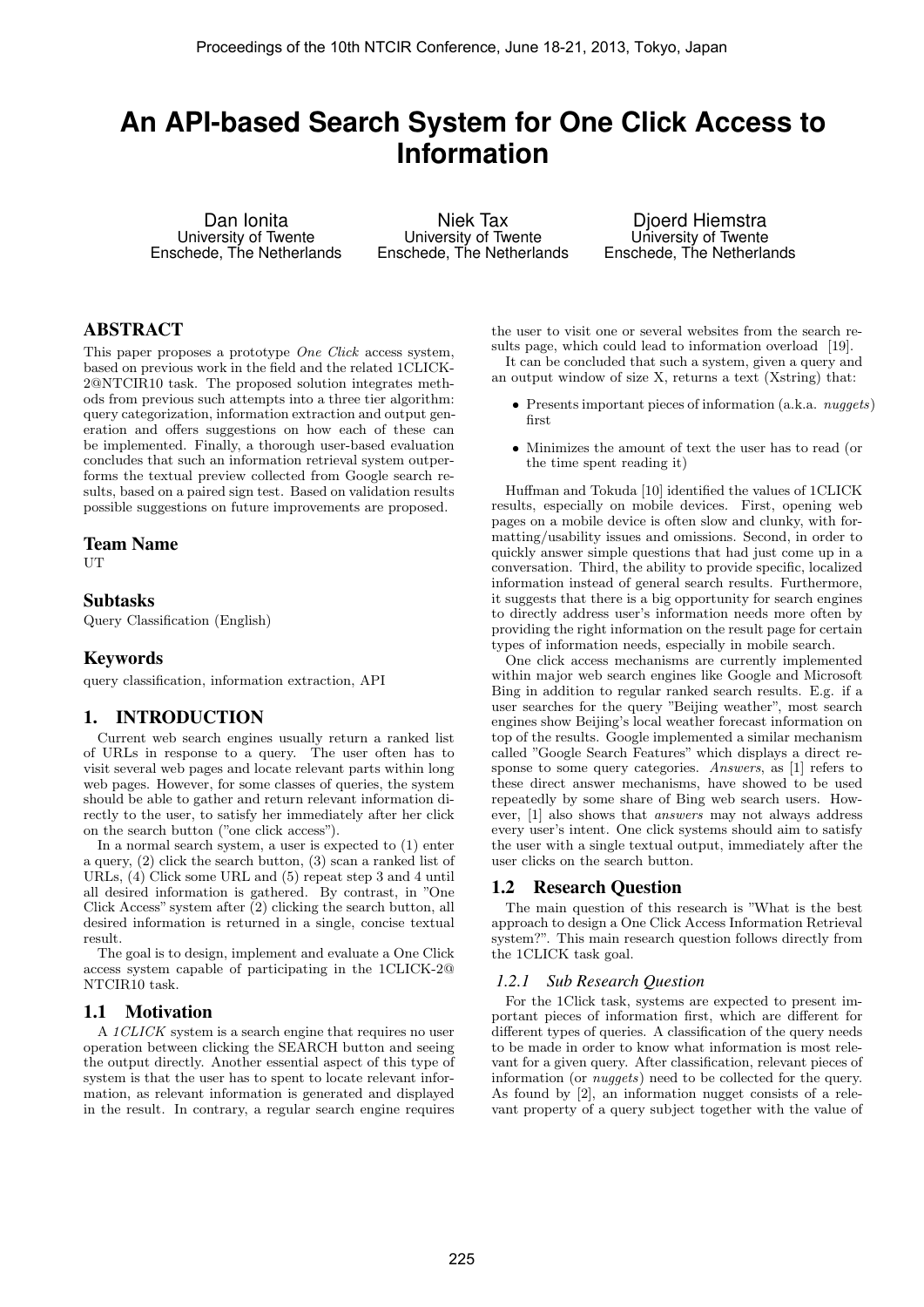this property for the subject of a query. When all possible nuggets have been retrieved, the nuggets need to be ranked in order to select the most relevant nuggets to display in the results.

This leads to the following subquestions that need to be solved in order to design an One Click Access Information Retrieval system.

- How can query classification be accomplished in a one click environment?
- How can we extract nuggets for the query from the world wide web in a complete manner?
- How can we decide which nuggets need to be selected for display from the collection of nuggets?
- How can the selected nuggets of information be formatted as a single textual output (X-string) that contains important pieces of factual information in a minimum amount of text?

In section 2 we describe related work. As this is the second edition of the 1CLICK challenge, and no similar systems are commonly available, we will focus on the work of last year's participants  $([12], [9] \text{ and } [11]$ ). Carefully analyzing the evaluation methods as described by [14] and [13] allows us to draw valuable conclusions regarding the desired specifications of our prototype system.

We then describe the iterative approach used to design the system. Once the 1CLICK system is designed and specified, a prototype implementation will be created. This will be used in a user study to validate our approach by comparing it with a naive baseline.

# 2. RELATED WORK

To gain insight in possible architectures and methods in One Click search engine design, we focus our literature research on the literature related to One Click Access systems condensed around The Virtual Sakai Laboratory and the experimental implementations designed by the participants of 1CLICK@NTCIR-9.

# 2.1 1CLICK@NTCIR-9 Participants

The 1CLICK Task aims to development of general purpose 1Click systems which are able to process different categories of queries, in contrary to existing research which mainly focused on Q&A query handling [6, 3, 18]. In order to properly analyze the literature of the previous participants in the 1CLICK Task of last year, the concept of nugget must be properly introduced. A nugget contains an atomic factual statement as well as some identification and bookkeeping attributes [14]. According to the presentation given by Dr. Sakai as overview of 1CLICK@NTCIR-9, [15] nugget record can also contain an id, a source URL, a vital string (i.e. the string in its minimal string representation) and an attached weight (i.e. importance).

The 1CLICK task organizers predefined four query categories: CELEBRITY, LOCAL, DEFINITION and QA. The first three query types are simple phrases, while the QA queries are single sentences [16]. Although 25 teams originally registered, only three actually submitted their runs, and a paper detailing their approach. The three teams are:

- 1. Kyoto University: Information Extraction based Approach [9];
- 2. Tokyo Institute of Technology: Summarization based System [11];

3. Microsoft Research Asia: Passage Retrieval approach [12].

Next we will analyze these approaches in retrospect by taking into account their obtained results and the relative scores achieved in the evaluation.

# *2.1.1 Information Extraction Based Approach*

[9] proposes an approach in which query classification is done by generating an feature set of eight features using natural language processing tools and third-party services (e.g. Yahoo!Answers, Wikipedia and Yahoo!WebSearch). Using a a multi-class support vector machine the query is classified into one of the predefined categories. An IE (i.e. Information Extraction) method that is best suited for the particular category is selected and employed. Its output is then aggregated into a short text. The IE methods are predefined for each category and attempt to exploit empirical assumptions about each type of query. The system obtained an S-measure of 0.381 for the desktop run and 0.273 for the mobile run (on their best set of IE methods), which ranked them first of the three participants.

# *2.1.2 Summarization Based Approach*

The approach described in paper[11] uses the integer linear programming technique to achieve text summarization. According to [11], two different implementations are attempted:

- Abstractive summarization model adopts QSBP (Query SnowBall with word Pair) for query-oriented summarization and extends the method to abstractive summarization in order to recognize and extract the parts of a sentence related to the query. With an S-measure of 0.1585 on the desktop run and 0.0866 on the mobile run this approach scored lower than other participants.
- Model for complex queries focuses on ensuring coverage of various predefined aspects of the users information need. The types of aspects are selected depending on the query category. It achieved 0.1484 S-measure on the desktop run and 0.0829 on the mobile run, just a bit lower that the first one.

# *2.1.3 Passage Retrieval approach*

[12] describes two different techniques: a statistical ranking approach for queries of type and the utilization of semistructured web knowledge sources. The system categorizes the query into one of the predefined types using a SVM and generated features involving natural language processing tools and online services. Depending on the discovered query type, a different method is employed:

- Statistical ranking method A Document Retriever collects relevant text from various web pages. The Candidate Generator extracts candidate text from the retrieved documents, which are then ranked by a Candidate Ranker module using a machine learning approach and fed to a Summarizer which merges ranked information into textual output.
- Utilization of semi-structured web knowledge sources Wikipedia and Yahoo!Answers are used in order in order to answer DEFINITION and QA queries by returning the Wikipedia abstract of the closest matching page for DEFINITION queries and a concatenation of the answers to the closest matching Yahoo!Answers question for QA queries. If no match is found in either sources, the system falls back to the statistical method.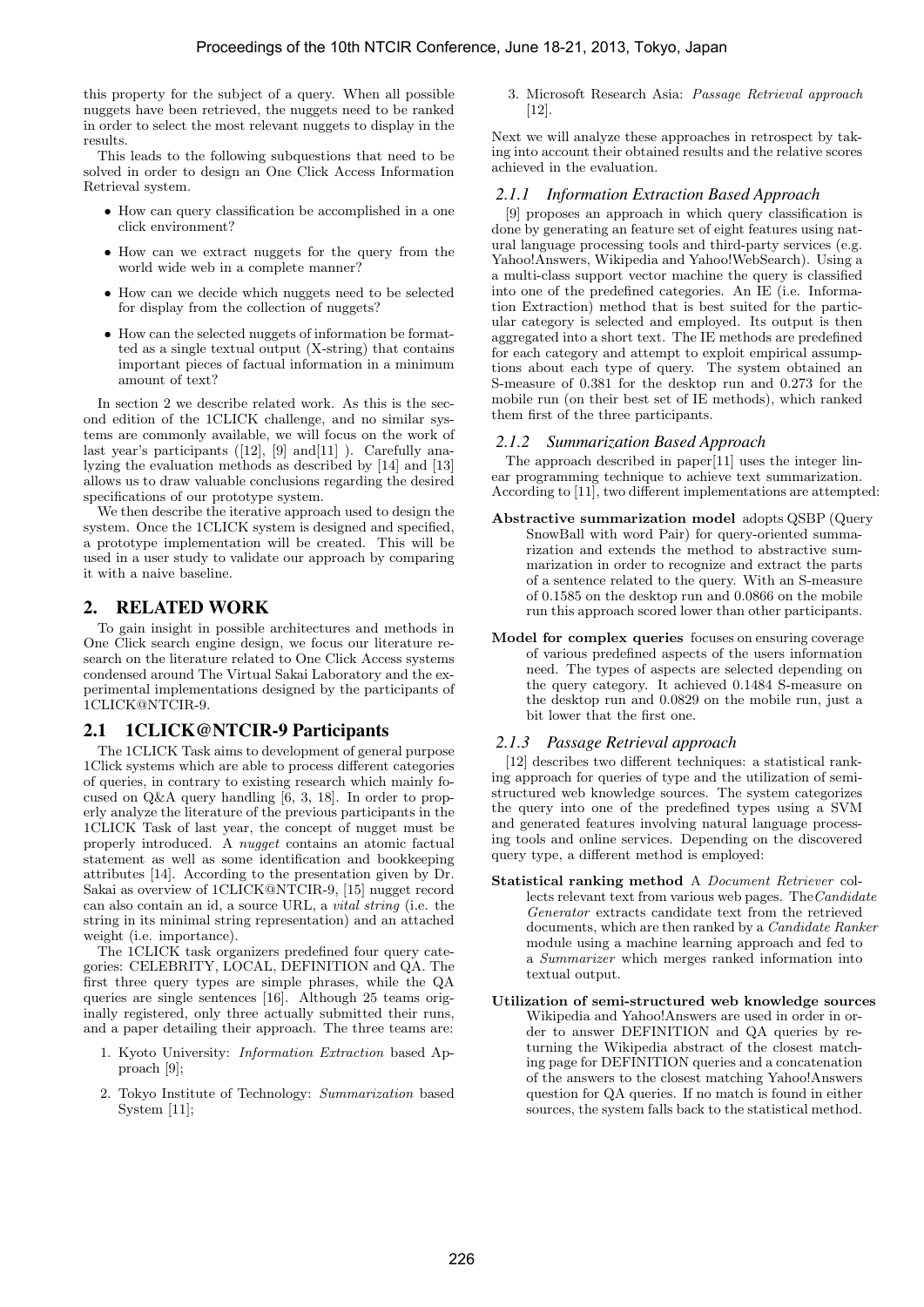Both methods described above have shown to increase recall and S-measure compared to a baseline system. The biggest improvement was noticed for QA queries, but disappointing results were achieved for DEFINITION queries, probably because of bad Wikipedia matches. The resulting average S-measure of the system was 0.329 for the desktop run which places it on second place, but very close to the IE based approach. This can be explained by their similar approach and usage of the same external resources.

# 2.2 Other Related Work

Chilton and Teevan [1] describe the following general challenges a search engine faces in trying to meet an information need directly on the page: Firstly, in a hybrid system, inline answers can cannibalize clicks from the ranked results. Secondly, they observed that in such a system, the user's repeated search behavior could be used to understand the provided information's value. Furthermore, it looks at the behavior of users of such systems and points out some advantages of the absence of interaction.

Li et al [10] introduce the concept of Good Abandonment as an abandoned query for which the user's information need was successfully addressed by the search results page, with no need to click on a result or refine the query. It goes on to explore how this phenomenon manifests itself in various classes of queries and serves as an inspiration for the query types predefined as part of the 1CLICK2@NTCIR-12 task.

# 3. DESIGNING THE PROTOTYPE SYSTEM

Our prototype system consists of a query classification and an information extraction module, which are described in detail in the following sub-sections.

# 3.1 Classifying Queries

In order to classify queries we decided to use a featurebased machine learning program, similar to the one designed by team KUIDL at the NTCIR-9 1CLICK Task [9]. In order to design the classifier, we opted for an iterative approach which allows us to identify the best algorithm and feature-set for the job. The following sub-sections describe the process.

#### *3.1.1 First Version*

A combination of features used by 1CLICK@NTCIR9 participants was used as a naive first try for our classifier featureset. This feature set consisted of the following features.

# *Query length.*

[12] showed that different query types show different query length distributions, e.g., where short queries generally occur for the person-like query types (athlete, politician, artist and actor), longer queries are generally used for the Q&A query type. Based on this idea we define a query length feature which takes the length of the query in characters with a minimum of five characters.

# *Has wikipedia.*

[9] proposes a binary feature indicating whether a Wikipedia<sup>1</sup> article matching (this query exists.

#### *Sentence pattern.*

[9] introduces a feature checking for words like 'who', 'when', 'where', 'what', 'how', 'which' and the symbol '?' in the query. These words and symbols will occur more often in

Q&A type queries compared to the other query types. For each of these words and the question mark symbol a binary feature indicating its presence in the query text is used.

#### *Appearance of clue words.*

[12] describes a feature where the appearance of some words that are often present in query of a particular type are used as binary feature. A binary feature for presence of the words 'west', 'north', 'east', 'south', 'street', 'road' is used. These words all occur often in geo queries.

#### *3.1.2 Performance of the first version*

A multi-class algorithm is needed to classify into the eight classes provided for the 1CLICK@NTCIR task. We used the WEKA suite [4] to test the accuracy of various such algorithms. The multilayer perceptron classifier was chosen, as it showed to give the best classification accuracy of the multiclass classification algorithms in WEKA. A stratified 10-fold cross validation method is used to validate performance of the classifier, taking a manually created query sample set consisting of thirty queries per type as input. The first try scores 38.3% correctly classified instances, which is insufficient. The Confusion matrix (table 1) shows how our queries were classified.

Table 1: Confusion matrix - first classifier version

| a. |   | с | d | e |    | g  |          | $\lt$ - classified as   |
|----|---|---|---|---|----|----|----------|-------------------------|
|    |   |   |   |   | 3  |    |          | $a = ARTIST$            |
|    |   |   | 4 |   | 3  |    |          | $b = ACTOR$             |
|    |   |   | 5 |   | 2  |    |          | $c = \text{POLITICIAN}$ |
|    | 9 |   | 4 |   | 3  |    |          | $d = \text{ATHLETE}$    |
|    | 3 |   |   | 6 |    | 5  |          | $e =$ FACILITY          |
|    |   |   |   |   | 29 |    |          | $f = GEO$               |
|    | 6 | 3 | 2 | 3 |    | 15 | $\theta$ | $g =$ DEFINITION        |
|    |   |   |   |   |    |    | 24       | $h =$                   |

From analyzing the confusion matrix the following conclusions can be drawn.

- Geo, Definition and  $Q\&A$  queries are classified well.
- Person query types are indistinguishable from each other.
- Person query types are often classified as *Definition*.
- Facility queries are often classified as one of the  $Person$ query types, or as Definition or Geo.

#### *3.1.3 Second version*

Based on the findings from Table 1, several new features have been designed and added to improve the weaknesses of the first version of the classifier.

# *Person/Facility classifier.*

Two of the problems identified based on the confusion matrix of the first try classifier two of the conclusions were:

- Person queries are often classified as Definition.
- Facility queries are often classified as one of the Person queries, or as Definition or Geo.

In order to solve these problems the Person/Facility classifier feature has been introduced. The Person/Facility classifier feature retrieves the Wikipedia document that matches the query or retrieves the first Microsoft Bing search-result

<sup>1</sup>Wikipedia, http://www.wikipedia.org/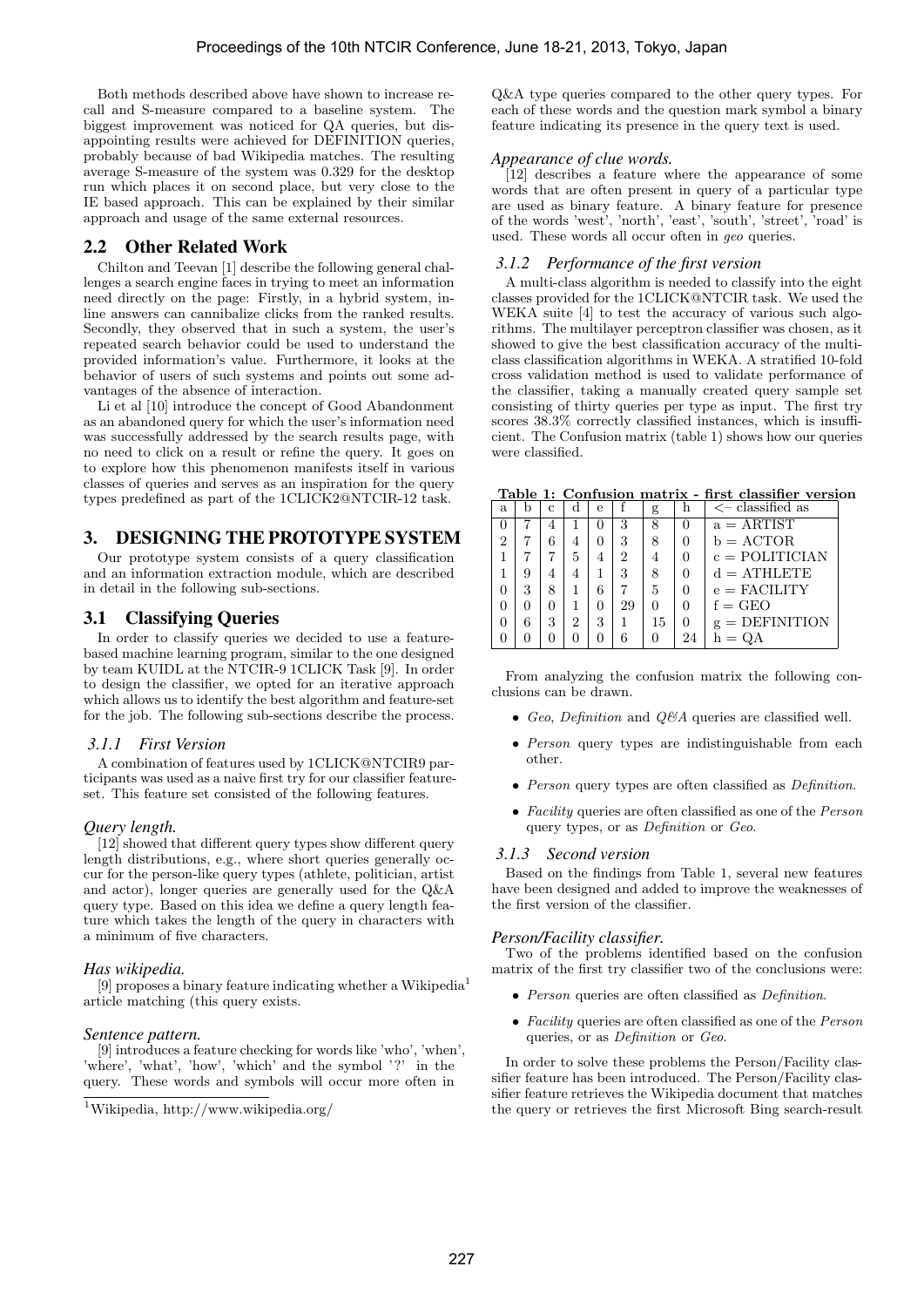document when there is no Wikipedia page available for the given query. For each person-like query type and for the facility query type a small word database is constructed which contains words that often appear on pages for query of that specific query type, e.g., this database contains words like 'artist' and 'song' for the Artist query type. With Lucene [5], for each of the Person query types and the Facility query type, the amount of words in the retrieved document that are in the word database for this query type were counted. The amount of 'athlete'-words, 'facility'-words, etc., are turned into a ratio of the total amount of matched words and inserted as classifier features.

#### *Percentage of real words in query.*

The first try classifier had problems distinguishing Geo and Facility queries. To increase performance in this area the percentage of 'real words' in the query is used as feature. Here a 'real word' is defined as a word which is present in an English word list.

#### *Yahoo! placeTypeName.*

Distinguishing definition queries from facility queries failed in the first try classifier. These query types share a lot of characteristics: both query types often contain two- or three-word queries and both consist mainly of words that can be found in a dictionary. The Yahoo! GeoPlanet API return a placeTypeName for each query, indicating whether the query matches a 'Point of Interest', 'Town', 'County', etc. When the query does not match a location no place-TypeName is returned. Adding the placeTypeName from the Yahoo! GeoPlanet API a feature will help identifying Facility queries as these queries will often have a value of 22 (point of interest) for this feature.

#### *3.1.4 Performance of the second version*

Adding discussed features increased the classification accuracy from 38.3% to 78.8%. The confusion matrix (table 2) shows that classification improved for each query type, except for Geo queries for which the first try system already preformed well. The main classification problem are Facility queries, which is often classified as Geo queries. The difficulties in distinguishing between Geo and Facility queries can be explained by the difficulties that even human might have in distinguishing between those query types. The query 'san diego zoo' illustrates this; the creator of the query could either have meant the historical monumental zoo in San Diego  $(Facility)$  or could have asked for a zoo in San Diego  $(Geo)$ .

Table 2: Confusion matrix - second classifier version

| a  |    | с  |    | e            |    | g  | h  | $\lt$ - classified as   |
|----|----|----|----|--------------|----|----|----|-------------------------|
| 22 |    | 2  |    |              | 3  | 2  | 0  | $a = ARTIST$            |
|    | 26 |    |    |              | 3  |    |    | $b = ACTOR$             |
|    |    | 26 |    |              | 2  |    |    | $c = \text{POLITICIAN}$ |
| 3  |    |    | 25 |              |    |    |    | $d = \text{ATHLETE}$    |
| 2  |    |    |    | 16           |    | 4  |    | $e =$ FACILITY          |
|    |    |    |    | $\mathbf{0}$ | 29 |    | 0  | $f = GEO$               |
| 9  |    |    | 2  | 3            |    | 21 | 0  | $g =$ DEFINITION        |
|    |    |    |    |              |    |    | 24 |                         |

#### 3.2 Retrieving the relevant information

This section describes the methods used to extract relevant information for queries of the query types. An approach similar to[9] is used, the similarity being that we use

a different set of Web resources and information extraction methods for each category.

#### *3.2.1* Person *query type*

For person-like queries (i.e. Artist, Actor, Politician and Athlete) we follow a similar information extraction method:

- The first paragraph of the matching Wikipedia page is extracted and compared to the summary by the Freebase TEXT API. The Freebase API offers a summary of the first few paragraphs of the Wikipedia page. However, for some particular queries, the summary is too short, incomplete, or missing. Therefore, the longest of the two strings is chosen and appended to the output.
- The Wikipedia InfoBox of the matching Wikipedia page is analyzed and attribute-value pairs are extracted, formatted and appended to the result.

#### *3.2.2* Facility *query type*

For queries that have been categorized as being of type Facility we have implemented a method that makes use of three web services: Yahoo!GeoPlanet API, Google's Places API (Place requests and Place Detail requests) and emph-WalkScore's Public Transit API in the following way:

- 1. First the full query is issued to theYahoo! GeoPlanet API. The Yahoo API identifies the part of the query that describes a location and returns its latitude/longitude coordinates.
- 2. Coordinates are then issued in a Google Place request as location parameters, combined with the query as keywords. Returned place names are compared to the original query using Levenshtein distance and the Google reference (ID) of the most similar result is selected.
- 3. The ID number is then used as a parameter for a Google Place Detail request. This final request is used to gather as much relevant information about the particular facility (eg. full address, postal code, phone number, website, etc.).
- 4. Finally, the coordinates from step 1 are issued as location parameters in a request to the Walk Score Public Transit API to retrieve nearby public transit stops, their distance and lines services.

This approach was used as the Google API returns richer information about places, but requires lat/long coordinates, which the Yahoo API is great at finding. As neither Google nor Yahoo offer public transportation directions, we chose Walk Score's API to retrieve these.

#### *3.2.3* Geo *query type*

Once a query has been categorized as Geo it will go through a process similar to the one describe above for Facility queries, only with a few key differences:

- 1. The query is issued to the Yahoo! GeoPlanet API to retrieve an approximate geolocation
- 2. The query together with that location's coordinates are issued as a Google Place request. Instead of comparing all nearby matches against the query string, we let Google relevance ranking create a list of places (limited to 15 results).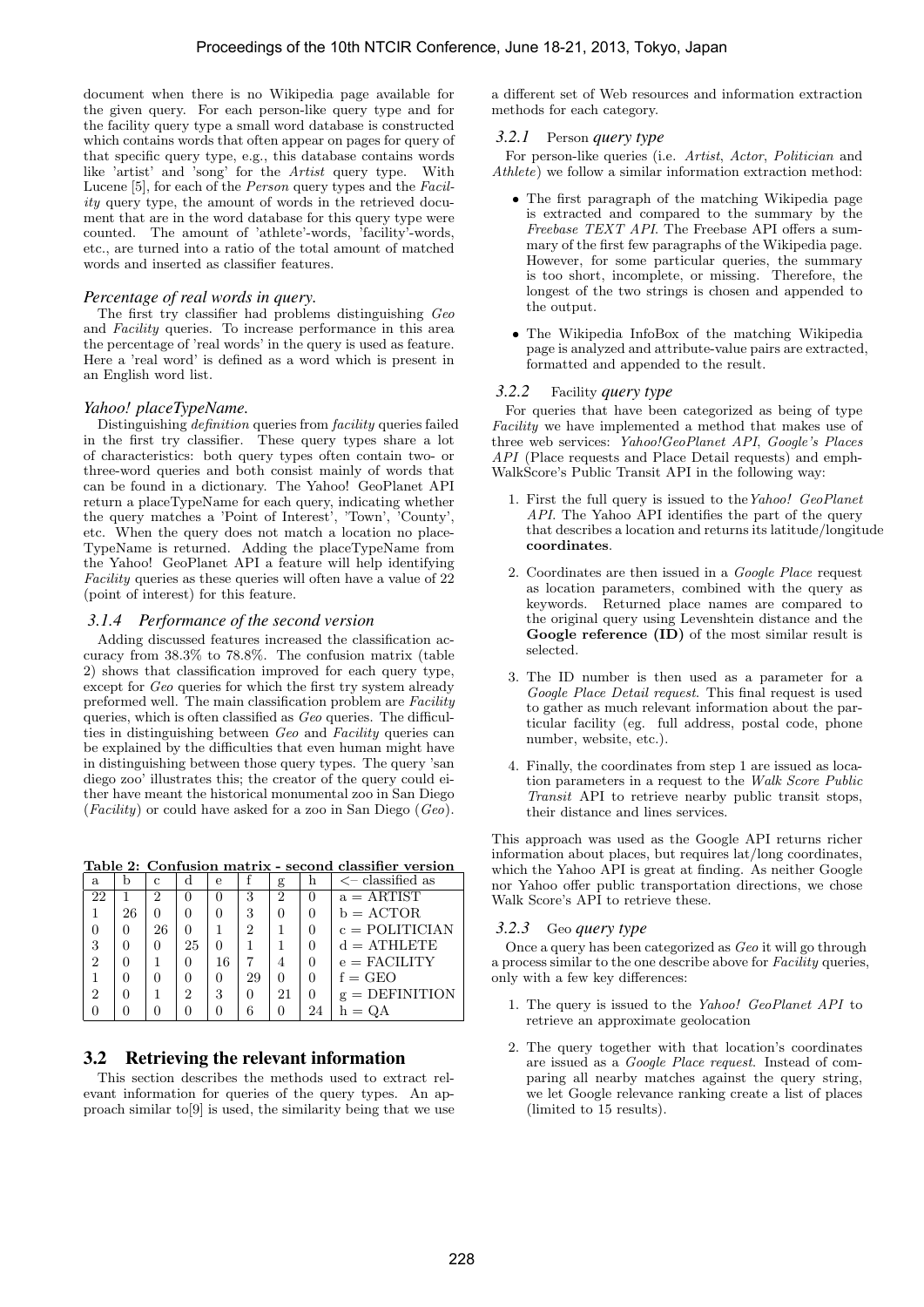3. The Google reference (ID) of each of the previous results is passed on as a parameter for a Place Details request, this collects more information on more possible matching places nearby. All this information is then formatted and returned as output. Geo type queries do not get public transit information appended, as result quantity is prioritized over result quality.

#### *3.2.4* Definition *query type*

Queries that have been categorized as being of type Definition are answered using two Web resources (the Definitions.net API and Wikipedia) in the following manner:

- 1. The query is forwarded to the Definitions API, which retrieves available definitions from multiple on-line dictionaries. The response is then formatted as a definition
- 2. The result from the previous step is further enriched by concatenating the first paragraph of the closest matching Wikipedia article.

### *3.2.5* QA *query type*

In order to answer queries that have been categorized as QA (Question & Answer) we use the Yahoo!Answers API. We simply forward the query to the Yahoo!Answers, select the highest rated response and return it as the answer.

# 4. VALIDATING THE PROTOTYPE SYSTEM

# 4.1 Validation Methodology

A user study has been conducted to verify the prototype systems performance of the prototype system. The purpose of the validation is to two-fold:

- To asses the utility of the 1-Click system compared to a popular search engine (e.g. Google)
- To get an impression on the performance of the system on the NTCIR 1CLICK task.

We chose to compare our system to a naive baseline. By means of a simple GUI, users were asked to enter a query, then they were shown both outputs (prototype and baseline) and asked to choose the best output. The outputs are randomly positioned on the left/right side of screen to avoid biased evaluations. This evaluation method is based on the concepts described by Thomas et al [17].

We chose to implement the baseline by simply retrieving the result snippets on the first Google result page for the query, to get an impression of the systems usefulness compared to more traditional web search tools. This naively simulates using Google as a One Click search engine and compares its utility with our implementation.

The system was designed with the 1CLICK task in mind, using the instructions issued by the organizers, therefore we tried to keep the evaluation close to the released NTCIR evaluation guidelines.

- Users were given a simple instruction sheet extracted from the 1CLICK task instructions and result evaluation criteria.
- Users were asked to try entering a query for each of the provided query categories.

The paired sign test will be used to draw conclusions on the prototype systems performance compared to the baseline system. It will be assumed that the data holds a binomial distribution.

- H0:  $P = 0.5$
- H1:  $P \le 0.5$

Where P is the chance of the prototype system performing better compared to the baseline system. The hypotheses are two-tailed. A statistical significance level of 0.05 will be used.

# 4.2 Validation Results

We conducted the study with 22 users, which entered a total of 169 queries. After analyzing the results of the evaluation, we conclude the prototype One Click system to perform better than the Google baseline in answering queries directly. For 68% of the queries users chose our system over the baseline. More detailed results (per category) are available in table 3.

|                   |          | Preferred system |         |            |         |     |
|-------------------|----------|------------------|---------|------------|---------|-----|
| Category          | Baseline |                  |         | Our System | Total   |     |
|                   | #        | %                | $^{\#}$ | %          | $_{\#}$ | %   |
| <b>ACTOR</b>      | 4        | 18.18            | 18      | 81.82      | 22      | 100 |
| <b>ARTIST</b>     |          | 04.55            | 21      | 95.45      | 22      | 100 |
| <b>ATHLETE</b>    | 4        | 20.00            | 16      | 80.00      | 20      | 100 |
| <b>POLITICIAN</b> | 6        | 28.57            | 15      | 71.43      | 21      | 100 |
| <b>FACILITY</b>   | 10       | 47.62            | 11      | 52.38      | 21      | 100 |
| <b>GEO</b>        | 6        | 28.57            | 15      | 71.43      | 21      | 100 |
| <b>DEFINITION</b> | 5        | 23.81            | 16      | 76.19      | 21      | 100 |
| QA                | 18       | 85.71            | 3       | 14.29      | 21      | 100 |
|                   | 54       | 31.95            | 115     | 68.05      | 169     | 100 |

Table 3: Evaluation results: prototype system compared to the baseline

### *4.2.1 Significance Tests*

Paired sign test results are listed in Table 4 and conclusions on significant differences between prototype system and baseline are summarized in table 5

# 4.3 Discussion of Validation Results

It is observable from table 3 that some categories performed very well, while others did not. Conclusions on the systems performance can be drawn for each category.

• The system performed well on most Person categories (Artist, Actor, and Athlete), with the best results for Artist queries. This is mainly due to the fact that Wikipedia is an excellent source of human selected and synthesized information. The first paragraph of each Wikipedia page presents a concise summary of the entire article. Furthermore, the InfoBox is a great source for more structured information. Because of Wikipedia's review system, only the most relevant information for each topic is included in the summary and InfoBox. Thus, the system does not have to do any work on selecting, ranking or summarizing information for any of the person-type queries. Another observation is that even in case of a misclassification amongst Person queries, the returned result is still relevant because the method used for any of these is the same. However, as the length of the output is limited and most times the extracted information does not fit within this limit, we think there is still room for improvement by further trimming the outputs.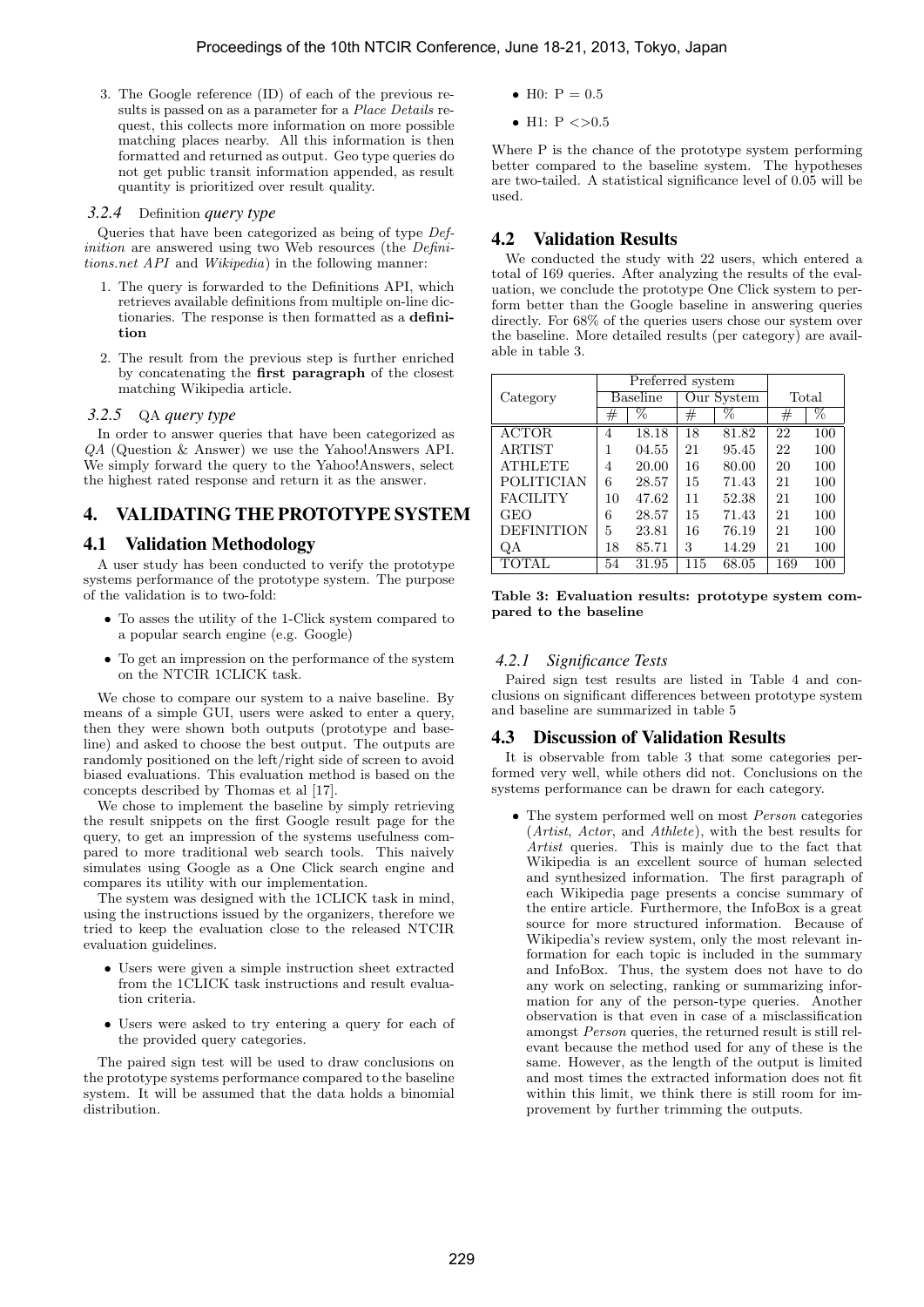| Category                | System                        | N               | Prop. | Test Prop. | $\overline{\mathrm{Sig.}}$ |
|-------------------------|-------------------------------|-----------------|-------|------------|----------------------------|
| All                     | Prototype                     | 115             | 0.68  | .50        | $.000^a$                   |
|                         | <b>Baseline</b>               | 54              | 0.32  |            |                            |
|                         | Total                         |                 | 169   | 1.00       |                            |
| Actor                   | Prototype                     | 18              | .82   | .50        | .004                       |
|                         | <b>Baseline</b>               | 4               | 0.18  |            |                            |
|                         | Total                         |                 | 22    | 1.00       |                            |
| Artist                  | Prototype                     | 21              | .95   | .50        | .001                       |
|                         | <b>Baseline</b>               | 1               | 0.05  |            |                            |
|                         | Total                         |                 | 22    | 1.00       |                            |
| Athlete                 | $\overline{\text{Prototype}}$ | 16              | .80   | .50        | .012                       |
|                         | <b>Baseline</b>               | 4               | 0.20  |            |                            |
|                         | Total                         |                 | 20    | 1.00       |                            |
| Politician              | Prototype                     | 15              | .71   | .50        | .078                       |
|                         | <b>Baseline</b>               | 6               | 0.29  |            |                            |
|                         | Total                         |                 | 21    | 1.00       |                            |
| Facility                | Prototype                     | 11              | .52   | .50        | 1.0                        |
|                         | <b>Baseline</b>               | 10              | 0.48  |            |                            |
|                         | Total                         |                 | 21    | 1.00       |                            |
| $\overline{\text{Geo}}$ | Prototype                     | $\overline{15}$ | .71   | .50        | .078                       |
|                         | <b>Baseline</b>               | 6               | 0.29  |            |                            |
|                         | Total                         |                 | 20    | 1.00       |                            |
| Definition              | Prototype                     | 16              | .76   | .50        | .028                       |
|                         | <b>Baseline</b>               | 5               | 0.24  |            |                            |
|                         | Total                         |                 | 21    | 1.00       |                            |
| QΑ                      | Prototype                     | $\overline{3}$  | .14   | .50        | .002                       |
|                         | <b>Baseline</b>               | 18              | 0.86  |            |                            |
|                         | $_{\rm Total}$                |                 | 21    | 1.00       |                            |

Table 4: Paired sign test for actor queries

| Category   | Result                                           |
|------------|--------------------------------------------------|
| Overall    | $Prototype > baseline$ within significance level |
| Actor      | $Prototype > baseline$ within significance level |
| Artist     | $Prototype > baseline$ within significance level |
| Athlete    | $Prototype > baseline$ within significance level |
| Politician | No significant difference in performance         |
| Facility   | No significant difference in performance         |
| Geo        | No significant difference in performance         |
| Definition | $Prototype > baseline$ within significance level |
| OΑ         | $Baseline$ > prototype within significance level |

Table 5: Comparison between prototype and baseline system

- The system performed average on  $Facility$  queries, with the baseline scoring approximately as many good hits as the prototype system. We believe there are three main reasons which caused these issues. First, some Facility queries tend to be mis-classified and thus return an empty or completely irrelevant result. Second, the API we use to retrieve nearby bus-stops and lines (i.e. WalkScore's Public Transit API) only works for places located in the US and thus returns nothing for any other locations. Finally, it seems that Google's geolocation services do not always cooperate well with Yahoo; They sometimes offer slightly different coordinates for the same location, sometimes resulting in weird or less relevant output.
- The prototype system performed very bad for QA queries. We suspect this is simply due to the low quality of the

response retrieved by Yahoo! Answers API. This is due to the fact that some questions simply have not been asked recently, or have been but in a different form. Even if a closely matching question is found, the answers are sometimes missing, or plain wrong.

# 4.4 Fine-tuning the System

Using the conclusions drawn form the validation, we have concluded that small changes might create significant improvements in the behavior of the system. As such, we decided to further tune the prototype system by:

- Improving classification by re-training the classifier using the queries gathered during the user study; also, we used the Weka suite to try out different classification models and configurations with the new training data.
- Improving QA by using a better answering service (Evi.com) which searches multiple Q&A API's and keeping Yahoo Answers as a fall-back.

This increased our accuracy (in stratified 10-fold cross validation) to 89%. However, after implementing these improvements, the initially provided query structure was changed from only non-specific queries to both specific and non-specific queries, which resulted in a drastic accuracy drop. Furthermore, the new structure was also affecting the way our information extraction method worked (described in Section 3.2.1). One of the problems making our system incompatible with non-specific queries was located in the information extraction method that we used for Person queries. This information extraction method obtains the first wikipedia search result after searching for the full query text, however for non-specific queries such an article does not exist and thus no results were found. To overcome this problem the wikipedia search was changes from searching for the article with the title best matching the query text into searching for the article title having the largest sequence of words in common with the query text. As a result, a query as "harry potter actor", for which there is no fully matching wikipedia article will still be matched for the query part "harry potter". The residue part of the query which was not used for the match, "actor" in case of our example, is identified as specific part of the query and is used to extract relevant sentences within the "harry potter" article.

Another problem caused by the introduction of non-specific queries occurred in the classification phase of the system and again has to do with matching wikipedia titles with the query text. For specific Person queries the hasWikipedia feature is often false. As the hasWikipedia feature used to have a substantial role in discriminating Person queries from other query types a large decrease, specific Person queries are often misclassified. As a solution, a new hasWikipedia feature has been implemented which searches for the article title having the largest sequence of words in common with the query text and compares the Jaro-Winkler distance [20] of the partial query sequence and wikipedia article title with and minimum value, chosen to be 0.7. Intuitively this new hasWikipedia feature seems to return true for most Person queries, including specific queries. The downside is however that more non-Person queries seem to score true on the new hasWikipedia feature, therefore the added capability of identifying specific Person queries as Person queries came at the cost of our discriminatory power to distinguish between Person and non-Person queries. To restore some of the discriminatory power to distinguish between Person and non-Person queries the original hasWikipedia (as proposed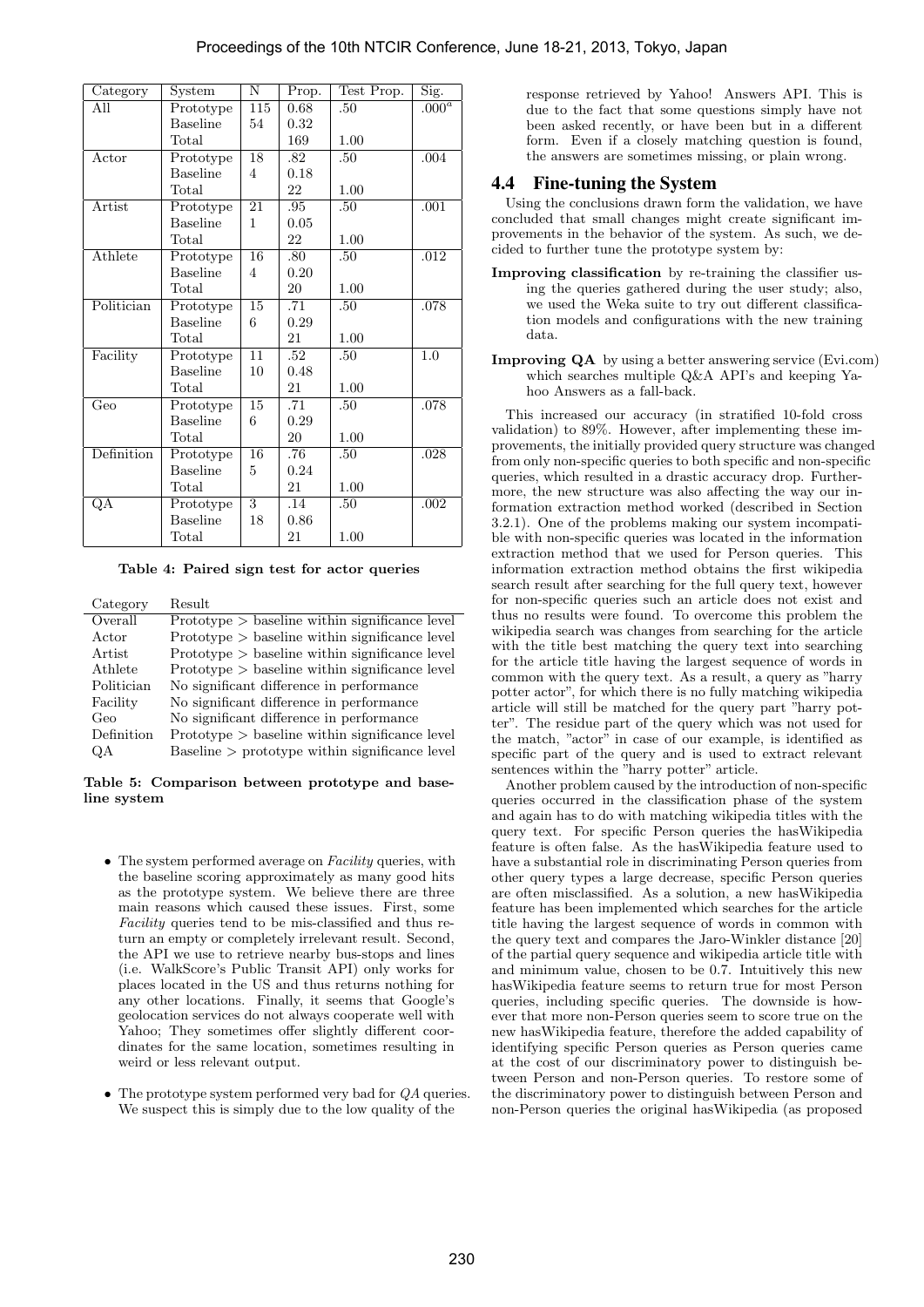in [9] has been re-introduced as additional feature under the name hasFullWikipedia. The official NTCIR test runs will be used to evaluate the added value of using both the has-FullWikipedia and the altered hasWikipedia features compared to only using the hasWikipedia feature, submitting a run using both features as first run (ut-E-D-OPEN-1) and a run using only the hasWikipedia feature as second run (ut-E-D-OPEN-2).

# 5. EVALUATION OF THE SYSTEM AT NT-CIR

An official evaluation of our system was achieved by submitting two runs (runs described in section 4.4) to the NT-CIR evaluation panel. Both submitted runs were Desktop runs (output limit of 1000 characters).

#### 5.1 Evaluation methodology

A description of the task and evaluation methodology details are described in detail in [8]. A semi-automated method was put in place to extract vital strings for each query. These vital strings will then be ranked and each run will be manually examined to determine its relation to these strings. A manual evaluation was conducted by an evaluation panel by comparing the submitted runs to each other and to some baseline runs that make use of Microsoft Bing and Oracle. The metrics used were S, T, and  $S#$  measures, with  $S#$ measure being a combination of the former. These metrics are designed to take the length of the output into account as well as the number of relevant pieces of information (vital strings or nuggets) and their position and order.

#### 5.2 Evaluation Results

Figure 1 shows an overview of the official results across all desktop runs, ordered from high to low. It shows that our first run outperformed the second run and all other participant runs for the Desktop category and also two of the baseline runs. We can conclude on the results that an APIbased approach is a promising way of designing a One Click information extraction system. Furthermore we can conclude that the addition of the original hasWikipedia feature (as proposed by [9] is beneficial to the performance of the system and therefore helps in the classification task.

On a task-wide comparison (of both Desktop and Mobile runs) our two runs also turn up in the first half. Furthermore, in [8] we also see that our system performed best for Person, with our Person query responses being second only to a Mobile run from KUIDL. This shows that the keyword based full text search approach using wikipedia is a very good method for query classification for Person queries. Overall we can conclude an API-based One Click information extraction system to be feasible.

### 6. CONCLUSION AND DISCUSSION

Considering the results from the significance tests, we can conclude that the results we have obtained from the evaluation are not only successful, but also show a statistically significant difference between the two systems for most query types, except Facility, Geo and Politician. As a conclusion: the proposed prototype is a successful approach to designing a One Click Access Information Retrieval system. From our evaluation we also can also conclude that there is still room for improvement. A few such points of improvement are discussed in more detail below in section 6.1.

We believe that the new field of One Click access offers exciting possibilities for the future of web search engines,





with benefits in speed and simplicity. In a world where information is transforming from available to overwhelming, the key lies in fast access to relevant and precise information. We do not see One Click will ever replace traditional web search, but we strongly believe it to have the potential of becoming an integral part of such systems.

Furthermore, we conclude that exclusively using publicly available API's to answer most queries is a feasible approach in designing information retrieval systems. One Click results can dramatically enrich search results, while also significantly decrease the average time of retrieving the desired information.

### 6.1 Future Work

We see the following possible improvements to the system described in this paper worthwhile to experiment with in the future.

#### *6.1.1 Improving the Classifier*

One obvious place for improvement of the classifier is for Facility query types. This can be partly achieved by enriching the keyword database for the Person/facility classifier described in section 3.1. This database was for the experiment created based on our own intuitions of often occurring words in Facility query wikipedia articles, but higher performance is expected when actual textual analysis will be applied to a randomly selected set of Facility query wikipedia articles. Higher performances as a result of a more structured keyword database construction method can also be obtained for the Person query types, as the set of chosen keywords for the Person query types were also based on own views on often occurring words for respective articles. In our experience we have found that a proper collection of keywords can be efficiently used as a sole feature-set in classifying queries belonging to a certain information need.

A further improvement could also be achieved by introducing new features to the classifier that differentiate the Facility query type of queries from the others.